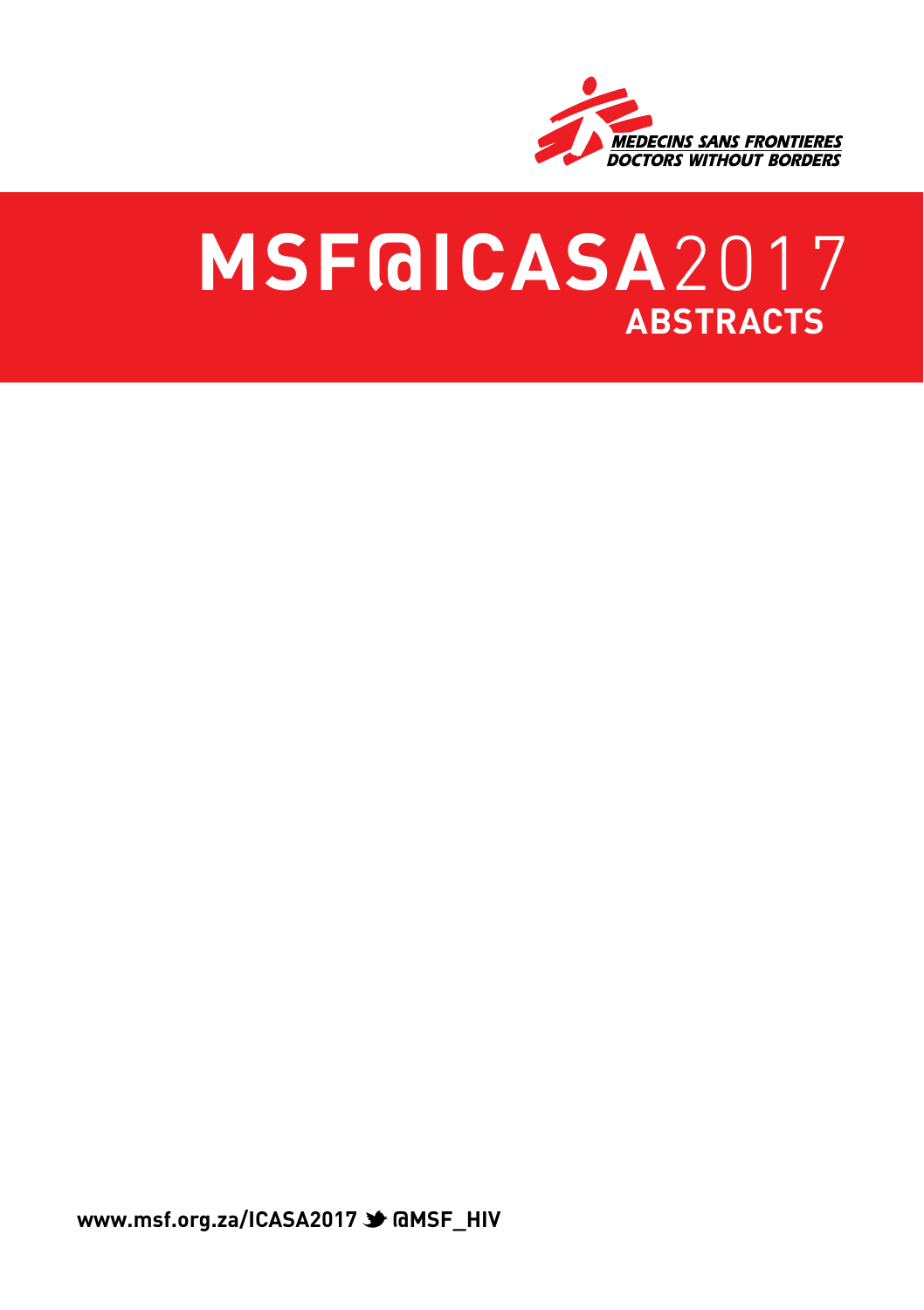# **Effect of routine viral load monitoring on the speed to detect antiretroviral treatment failure in Guinea**

*Cavin E Bekolo*§ *1 , Abdourahimi Diallo1 , Joseph-Désiré Yuma1 , Letizia Di Stefano1 , Benoit Haba1 , Théophile Haba1 , Sékou T Touré1 , Mieke Steenssens, Ousseni W Tiemtoré2*

- 1. Médecins Sans Frontières, Coléah Abattoir, Commune de Matam, B.P. 3523, Conakry, Guinea
- 2. Médecins Sans Frontières, Southern Africa Medical Unit (SAMU), , Cape Town, South Africa
- 3. Correspondence : msfocb-conakrysida-epi@brussels.msf.org

# **Background**

The World Health Organisation has recommended viral load (VL) testing to diagnose and confirm antiretroviral treatment (ART) failure. However, access to routine viral load testing remains limited in resourceconstraint settings. Médecins Sans Frontières (MSF) is supporting the phasing out of targeted viral load monitoring (TVLM) in favour of routine viral load monitoring (RVLM) in Guinea.

# **Objectives**

We aimed to evaluate the contribution of RVLM to early diagnosis of treatment failure.

# **Methods**

We conducted a longitudinal study of patients receiving first line ART in nine health facilities supported by MSF in Conakry between 2003 and 2016. A RVLM was defined as a VL measurement between 6 and 12 months of ART initiation. A TVLM was considered as a VL to confirm suspected treatment failure based on clinical and immunological criteria or a catch up VL targeted to a patient on long-term ART without a previous VL. The threshold for defining virological failure was 1000 copies/ml. We used a multilevel survival analysis based on mixed-effects Weibull regression with random effects for health facilities and year of ART initiation, to model the effect of RVLM and covariates on the time to detect virologic failure.

# **Results**

Of 7360 adult patients with a median age of 39 years (IQR: 32 – 47) 5273 (72%) were women. RVLM was done in 889 (12%) patients while 6471 (88%) patients had a TVLM. Virologic failure was detected in 681 (9%) patients at an incidence rate of 20.9/ 1000 person-years (PY) (95%CI: 19.4 – 22.5). The approach-specific detection rates were 77.3/1000 PY (95%CI: 60.4 – 99.0) and 19.4/ per 1000 PY (95%CI: 18.0 – 21.0) in the RVLM and TVLM group respectively  $(p<0.0001)$ . The time to detect a  $25<sup>th</sup>$  percentile of failures was drastically reduced from 9.0 years (95%CI: 8.7 – 9.9) during TVLM to 1.9 years (95%CI: 1.7 – 1.9) during RVLM. After adjusting for covariates, treatment failure was detected earlier in patients with active tuberculosis (aHR = 1.87, 95%CI: 1.13 – 3.11) but less frequently in women previously enrolled in PMTCT programmes (aHR = 0.53, 95%CI: 0.36 – 0.79) and in stable patients on a six-monthly appointment for clinical visits (aHR  $= 0.07, 95\%$ CI:  $0.06 - 0.10$ .

# **Conclusion**

The Joint United Nations Programme on HIV/ AIDS target for VL suppression of 90% has been achieved in this Guinean ART cohort. The ongoing scaling up process of RVLM has attained 'cruising speed' to detect virologic failure and should be sustained.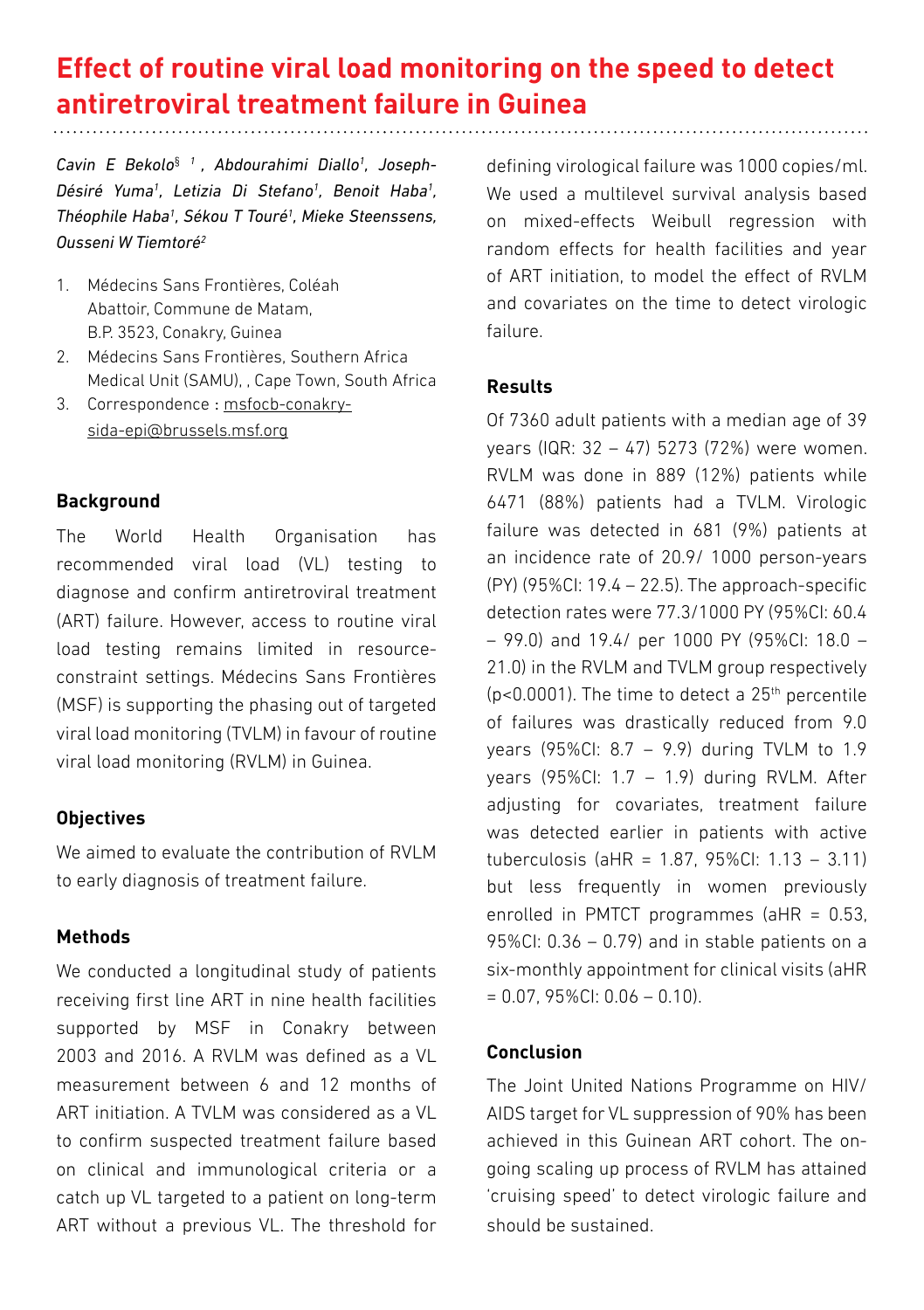# **Outcomes of HIV-infected persons receiving treatment for Kaposi sarcoma in Conakry, Guinea**

*Cavin E Bekolo1§, Mohamed M Soumah2 , Ousseni*  W Tiemtore<sup>3</sup>, Abdourahimi Diallo<sup>1</sup>, Joseph-Desire *Yuma1 , Letizia Di Stefano1 , Carol Metcalf3 , Mohamed Cisse2*

- 1. Médecins Sans Frontières Belgium (MSF-B), Conakry, Guinea
- 2. Department of Dermatology and STD, Donka National Hospital, Conakry, Guinea
- 3. Southern Africa Medical Unit (SAMU), Médecins Sans Frontières, Cape Town, South Africa
- 4. Corresponding author: msfocbconakry-sida-epi@brussels.msf.org

# **Background**

Médecins Sans Frontières is supporting comprehensive HIV care and treatment for Kaposi Sarcoma (KS) including chemotherapy in Guinea, where antiretroviral coverage is low and access to KS treatment is very limited.

# **Objectives**

We aimed to evaluate treatment response and survival outcomes among HIV-infected patients with KS in this setting.

Methods: Retrospective analysis of routinely collected clinical data of HIV-infected patients with KS, receiving ART and chemotherapy consisting of a combination of bleomycin and vincristine at the Donka National Hospital in Conakry between 2012 and 2015.

# **Results**

A total of 225 patients were enrolled for KS treatment, of whom 145 (64.4%) females. Late presentation with stage T1 disease was common (82.7%). At the end of a median of 8 cycles of chemotherapy (IQR: 2 – 12), complete remission was observed in 65 (28.9%), partial remission in 53 (23.6%), stable disease in 15 (6.7%) and unknown response for all 92 (40.9%) patients who lost to follow up (LTFU). The odds of achieving complete remission doubled after every cycle of chemotherapy (aOR = 2.09 95%CI: 1.44 – 3.01) but were reduced by about two-thirds for every month delay between treatment and onset of KS (aOR = 0.31, 95%CI: 0.11 – 0.86). Treatment response was seriously compromised in patients with woody skin oedema (aOR = 0.05, 95%CI: 0.01 – 0.38) and those with prior chemotherapy ( $aOR = 0.21$ , 95%CI: 0.05 – 0.80). The median survival time was 7.6 months (95%CI: 5.9 – 9.8). Mortality and LTFU from care were reduced by 22% for every cycle of chemotherapy administered  $(AHR = 0.78, 95\% \text{ Cl}: 0.71 - 0.84)$  and they were about 20 times lower in those with complete remission compared with those with partial or no response (aHR = 0.05, 95%CI: 0.007 – 0.43).

# **Conclusions & Recommendations**

The overall response rate is 52.4%. Poor outcomes were not uncommon and were largely due to late presentation and LTFU on treatment. Efforts towards early HIV/KS diagnosis and support patient to remain on treatment to a full round of chemotherapy are needed for optimising outcomes. Newer drugs such as pegylated liposomal doxorubicin are required to improve response rate.

#### **Keywords**

HIV, Kaposi sarcoma, antiretroviral therapy, chemotherapy, Guinea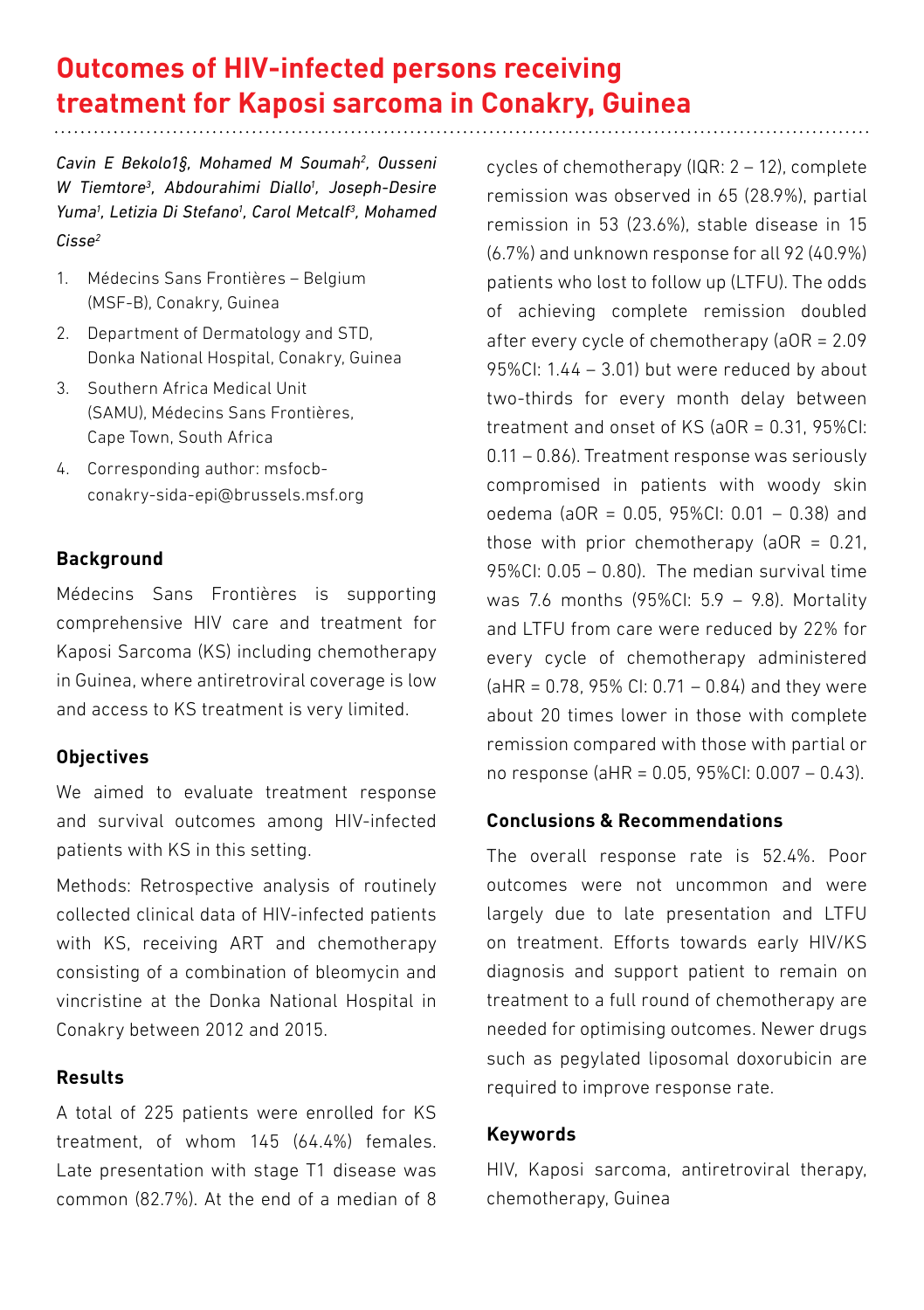# **Clinical and Immunological HIV Outcomes in a Conflict Setting in the Central African Republic: A Retrospective Analysis**

# **Background**

The Central Africa Republic, a chronic medical emergency even before inter-communal violence, displacement, and political instability re-erupted in 2013, has the highest mortality rate for people living with HIV (PLWHA) in the world, with 7,800 deaths in 2015 alone in the small country of only 4.5 million people. The 120,000 PLWHA living in CAR face persistent anti-retroviral therapy (ART) stock-outs and low quality of care in the few facilities in the country that treat HIV (only 25% of PLWHA are estimated to be on ART). Many PLWHA must also must contend with daily instability due to the enduring crisis.

# **Methods**

Medecins Sans Frontieres has been treating HIV in Carnot, in the southwest of the country, since 2011, and in Paoua in the northwest, since 2013. We conducted a retrospective analysis of routinely collected medical data to assess clinical, demographic, and treatment characteristics of HIV-infected adult and pediatric patients under HIV care from January 2011 to July 2017 in Carnot and October 2013 to July 2017 in Paoua. Descriptive statistics were used to analyze outcomes and WHO standard definitions were used throughout.

# **Results**

At the two MSF sites, 4995 HIV-infected individuals were enrolled in care in Carnot and Paoua, respectively, and 4123 (82.5%) initiated treatment. 1733 (34.7%) of enrolled patients were lost to follow up (LTFU) (or were displaced), and another 543 (10.8%) died while under care. 3188 (63.8%) of patients received a baseline CD4 test, revealing that 929 (29.1%) of those tested presented to HIV care extremely immunosuppressed (CD4 <200 cells/µL). Of those who initiated ART, 116 (2.8%) received a 2nd line treatment regimen. CD4 recovery for all patients was 121 cells/µL (IQR 2.0-226.0) after 12 months.

# **Conclusions & Recommendations**

Despite an extremely challenging, conflict affected environment, HIV care provision and continuity was feasible by using context adapted approaches. Displacement due to conflict lead to high levels of LTFU, though many were able to transfer to new facilities to continue ART. Chronic instability and weak health systems should not prevent actors from responding to the needs of populations that lack access to HIV services, especially in places with extremely high HIV mortality like CAR. Contingency planning and program flexibility are critical to success.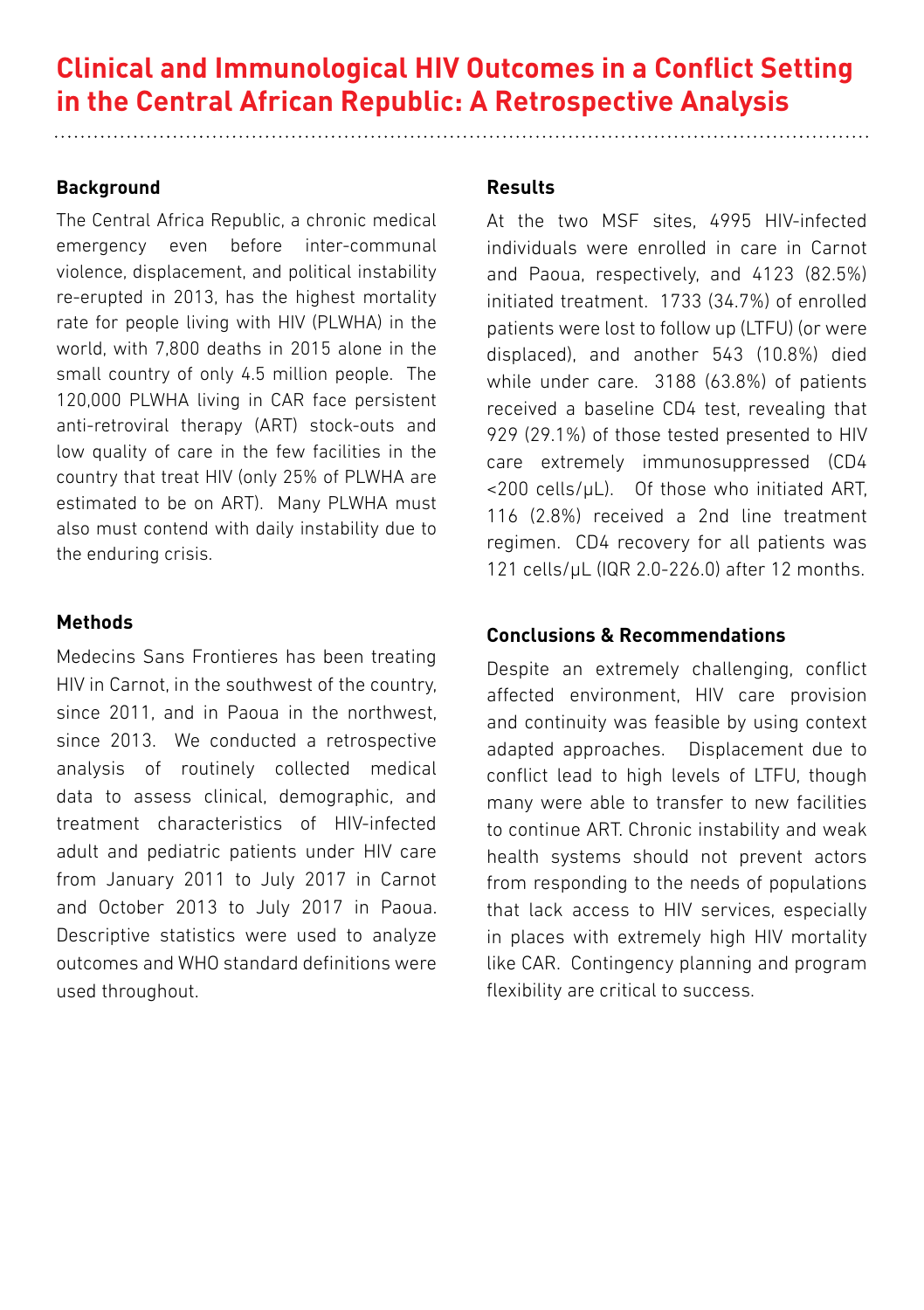# **Implementing a point of care diagnostic technology package to improve diagnosis and management of patients with advanced HIV in a high prevalence setting; lessons from rural Kenya**

*May Atieno1 , Michael Orenge1 , Vincent Kibet1 , Hemmed Lukonge1 , Alexandra Vandenbulcke2 , Bakri Bashir2 , Stephen Wanjala2 , Elisabeth Szumilin3 , Barack Odindo4 , Chrispine Oduor4 , David Maman5*

- 1. Medecins Sans Frontieres, Homabay, Kenya
- 2. Medecins Sans Frontieres, Nairobi, Kenya
- 3. Medecins Sans Frontieres, Paris, France
- 4. Ministry of Health, Homabay, Kenya
- 5. Epicentre, Medecins Sans Frontieres, Cape Town, South Africa

#### **Author Keywords**

Point of care testing, advanced HIV, subsaharan Africa

#### **Background**

Two thirds of the HIV positive patients admitted at the Homabay medical in-patient wards (IPD) present with advanced HIV. Rapid accurate diagnosis of some opportunistic infections using point of care diagnostic technology (POC-DT) allows prompt initiation of correct treatment. From April 2015, we implemented a POC-DT package in the IPD. We present an analysis of data from the period March to June 2017.

# **Objectives**

The objective of the MSF-MoH IPD intervention is to improve quality of care and reduce the morbidity mortality of patients in Homabay IPD with emphasis on HIV positive patients.

# **Methods**

Nine different POC-DTs were put in place, with 3 core tests (Alere PIMA™ CD4: IMMY CrAq® LFA, Cryptococcal Antigen Lateral Flow Assay; Alere Determine™ TB LAM Ag); and 6 nonecore tests (Hemoglobin, Malaria, Creatinine, Glucose, HepB and Urinalysis). IPD staff were trained on conducting tests and interpreting results. Preventive equipment servicing and quality assurance systems were set up. POC-DT results were documented in patient files and POC-DT registers. Data were collected as part of periodic evaluation. Chi-square test used to explore gender differences, workflow analysis was conducted to document potential time gains.

#### **Results**

A total of 357 patients were admitted in the IPD during the period; 55.5% female. Among these, 64.2%(229) were HIV positive with no gender differences (males 63.5% vs females 64.7%, p=0.25). Of those HIV positive, 76.4% (175/229) had a POC CD4 test done at admission. Median CD4 was 194[IQR 77 -421] with 30.9% being less than 100 cells/mm; (males 38.2% vs females 26.2% p=0.09). Of those with CD4 less than 100, 74.1% (40/54) received a reflex serum CrAg test with a positivity of 25%. A total of 78 TB LAM tests were done with a positivity of 53.9% (42/78) and no gender differences (males 46% vs females 70%, p=0.18). A total of 2,448 non-core POC tests were carried out in the same period; 96 Hepatitis B, 768 Glucose, 661 Creatinine, 559 Hemoglobin and 368 Malaria tests. Workflow analysis revealed significant potential time gains comparing POC-DT and standard of care; 75% to 83% on the core tests and 67% to 80% on none-core tests.

# **Conclusions and Recommendations**

Implementation of POC-DTs as a package of routine tests a low resource setting is feasible and resulted in good coverage of CD4 at admission and reflex cryptococcal testing among those with very low CD4. Significantly high cryptococcal and TB LAM positivity were noted.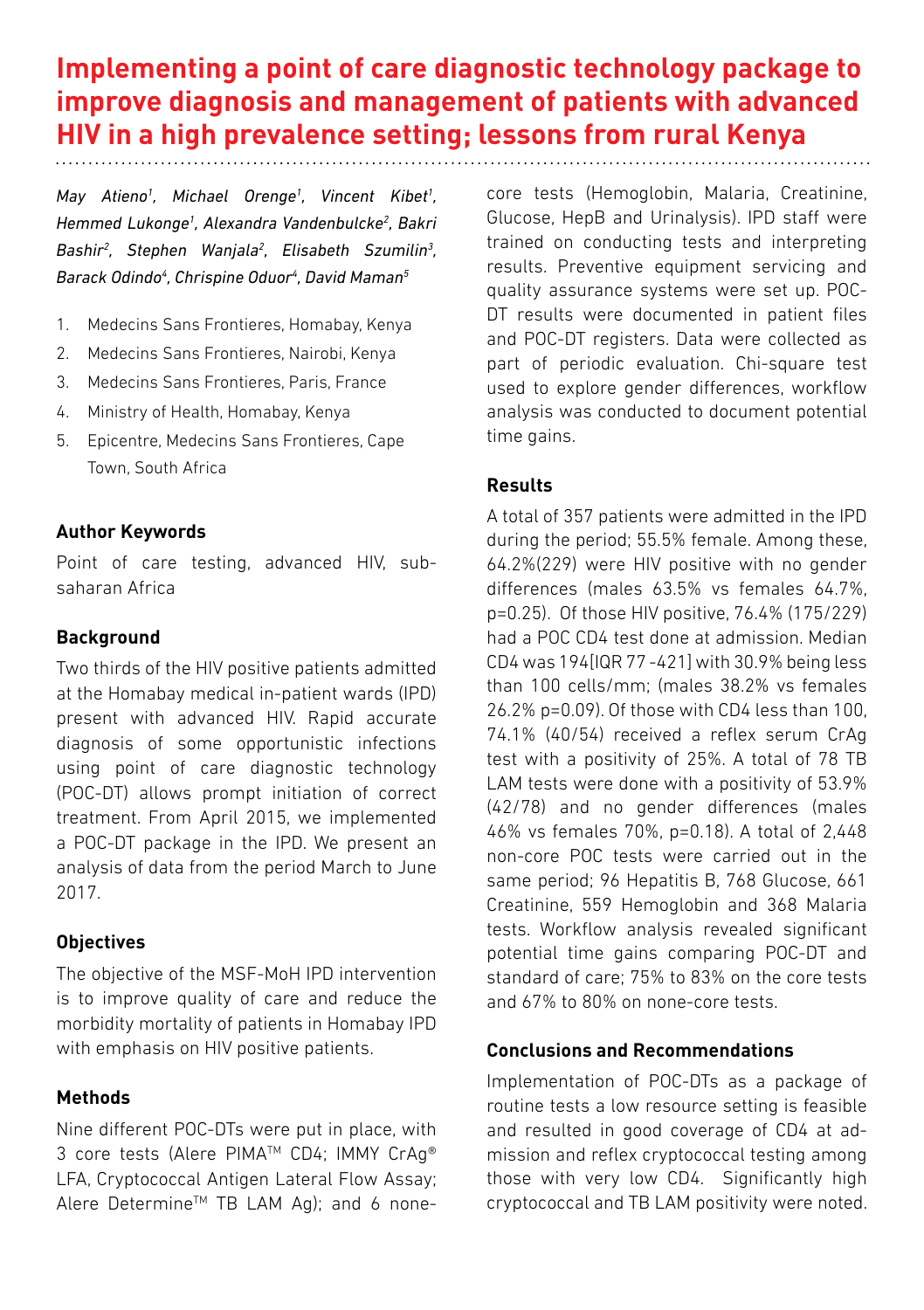# **Characteristics Associated with HIV Viral Suppression: Results from a Retrospective File Review of an HIV Cohort in Rural Kenya**

Wanjala Stephen S.<sup>1,2</sup>, Vandenbulcke Alexandra<sup>1</sup>, *Bashir Bakri1 , Ayuyo Tolbert3 , Masiku Charlie3 , Ayiko Victor3 , Orenge Michael3 , Szumilin Elisabeth4 , Mamman David5 , Owiti Thadeus6*

- 1. MSF France, Nairobi, Kenya,
- 2. University of Nairobi, Nairobi, Kenya,
- 3. MSF France, Homabay, Kenya,
- 4. MSF France, Paris, France,
- 5. Epicentre, South African Medical Unit, Cape Town, South Africa,
- 6. Ministry of Health, Homabay County, Homabay, Kenya

#### **Background**

As we make progress towards the UNAIDS 90-90-90 targets, it is important to understand the factors associated with HIV viral suppression and non-suppression among patients who are on anti-retroviral therapy. We explored factors associated with viral suppression on ART from a retrospective file review conducted as part of routine program evaluation in western Kenya.

#### **Objectives**

The joint Ministry of Health (MoH)-Medecins Sans Frontieres(MSF) program aims to improve quality of HIV care in 33 decentralized MoH facilities in Ndhiwa sub-county Kenya. The objective of the evaluation was to develop robust estimates of viral suppression in these facilities and assess the characteristics associated with viral non-suppression to inform programming.

#### **Methods**

Through multistage cluster random sampling 4,890 patient files were selected from 17 facilities for retrospective file review. Multivariate logistic regression models were used to explore the association between VL< 1,000 cp/mL and key variables of interest: including sex, age, time to ART, duration on ART, history of ART change and current retention on care status.

### **Results**

Older individuals were more likely to be suppressed with odds between 2.6 and 7.4 depending on age group: (OR[95%CIs] 2.63[1.26- 5.45], 6.88[3.45-13.72], 5.18[3.76-7.11], 7.48[4.16-13.4] respectively for 15 to 19 yrs, 20 to 24 yrs, 25 to 59 yrs and  $\geq 60$  yrs; compared to 0 to 9 yrs). Other variables associated with better odds of suppression include; an interval of >36 months between diagnosis and ART initiation, OR 1.68[95%CI, 1.04-2.71]; ART treatment duration of > 36 months OR 1.61[95%CI, 1.01-2.57], being 'alive and on ART' OR 2.7 [95%CI, 1.06-6.69] and having no history of ART change OR 2.79 [95%CI 2.12- 3.66].

#### **Conclusions and Recommendations**

Age and history of ART change were strongly associated with VL suppression on ART. To achieve the last 90 of the UNAIDS targets efforts need to be place on pediatric and adolescent care and retaining individuals on care.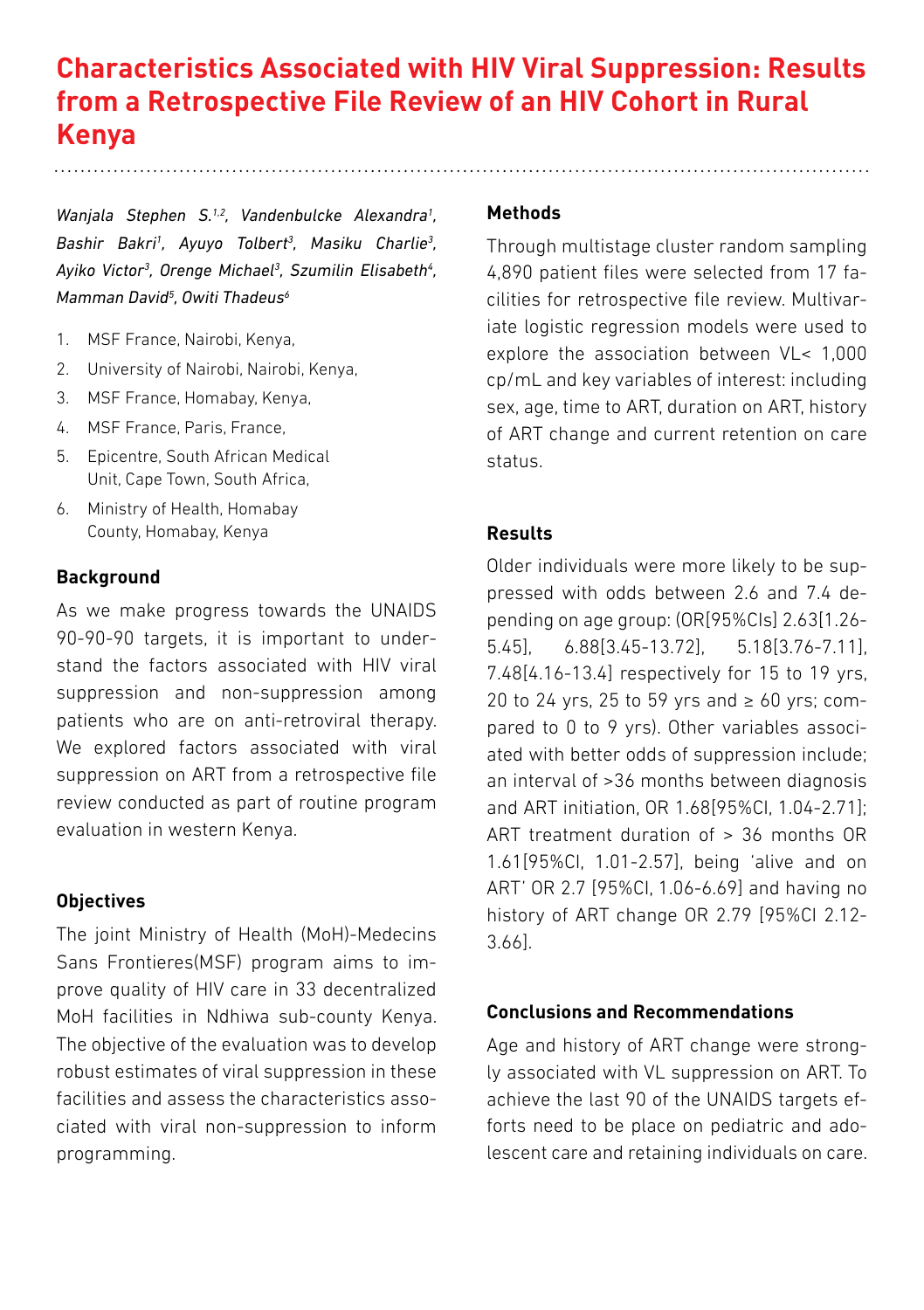# **HIV Drug resistance asHIV Drug resistance associated with second line antiretroviral regimens failure and virological outcomes of third line regimens in Arua Regional Referral Hospital, Uganda**

*F.Fily1,2, E. Ayikobua3 , D.Ssemwanga4 , S.Nicholas1 , P.Kaleebu4 , C.Delaugerre5,6, E.Pasquier3 , I. Amoros Quiles3 , S.Balkan3 , B Schramm1*

- 1. Epicentre, Paris, France
- 2. Infectious diseases unit, St Malo Hospital, France
- 3. MSF-France, Paris, France
- 4. MRC/UVRI Uganda Research Unit on AIDS, Entebbe, Uganda,
- 5. Virology Laboratory Saint Louis Hospital. AP-HP, Paris, France
- 6. Paris Diderot University, France

### **Background**

The number of patients on 2nd line antiretroviral therapy is growing, but data on HIV drug resistance patterns associated to 2<sup>nd</sup> line failure in resource constrained settings are scarce. Access to drug resistance test (DRT) is an issue in many countries.

#### **Objectives**

We aimed to i) describe HIV drug resistance patterns, ii) investigate the factors associated with extensive resistance to nucleoside reverse transcriptase inhibitors (NRTI), iii) describe the virological outcomes of 3rd line regimens, in patients failing 2nd line in HIV clinic supported by Médecins Sans Frontières at Arua Regional Hospital, Uganda.

#### **Methods**

We included all patients followed in Arua HIV clinic who failed on 2nd line (defined with two consecutive viral load (VL) ≥1000 copies/ml by semi-quantitative "SAMBA 1 point-of-care test") and who had a DRT performed at the Uganda Virus Research Institute, Entebbe, from September 2014 to March 2017 to a retrospective analysis. Logistic regression was used to investigate factors associated with extensive resistance to NRTI (NRTI genotypic sensitivity score "GSS"≤1).

#### **Results**

78 patients were included: 42% females, median age 31 years [IQR 15-45] and median time of 29 months on 2<sup>nd</sup> line. Among 70 cases with DRT results (8 failed amplification), most frequent subtypes were A  $(47%)$  and D  $(40%)$ ; 18,5% had ≥1 major protease inhibitor (PI) mutation (most frequent: M46I/L, V82A); 82,8% had ≥1 NRTI mutation (most frequent M184V) and 38,5% had NRTI GSS ≤1; 12% had wild type virus. A nadir CD4 count ≤100/mm3 was associated with NRTI GSS <1 (OR 3.9, 95%CL  $[1,2-14,6]$ , adjusted on age and time on  $2<sup>nd</sup>$  line). 42,8% of patients who had DRT results were switched to 3<sup>rd</sup> line, as a minimum composed of integrase inhibitor and PI (40% atazanavir/r, 60% darunavir/r). Median time between 2nd line failure and treatment adaptation was 11,9 months [IQR 8,3-17,5]. At the time of analysis, among 30 patients switched to 3rd line, 8 had VL available at month 6 and 6 at month 12: 5 (62,5%) and 5 (83,3%) were <1000/ml respectively.

#### **Conclusion**

Our study highlights the need for access to DRT, in order to avoid unnecessary switch to 3<sup>rd</sup> line, and access to 3<sup>rd</sup> line drugs for adults and children (particularly integrase inhibitor) for the management of 2<sup>nd</sup> line failure. Low nadir CD4 count was associated with extensive resistance to NRTI and might be an indicator of 3rd line requirement in case of second line failure.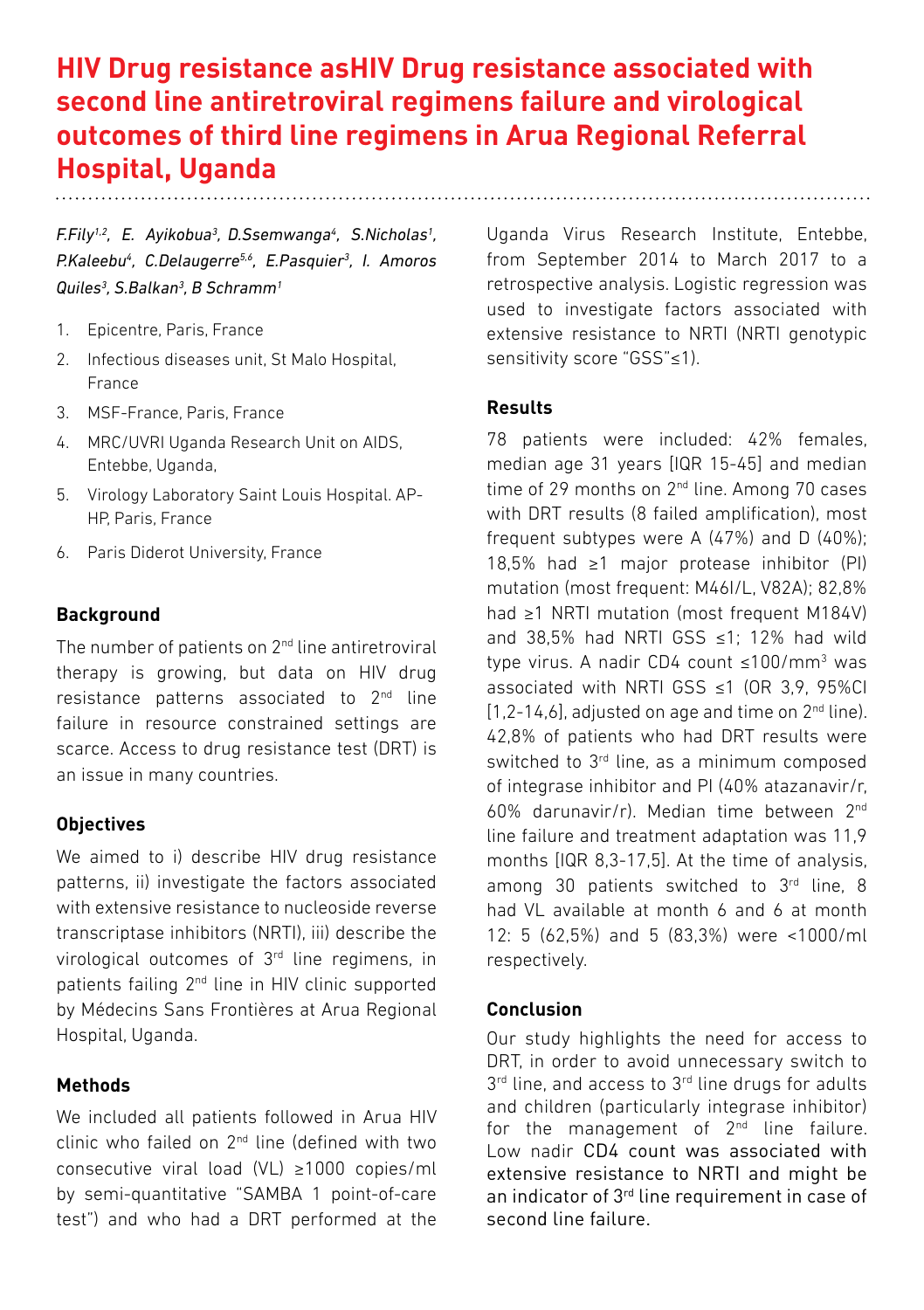# **Preliminary results of evaluation of the use of GeneXpert HIV-1 Qual assay for decentralized Early Infant Diagnosis**

*Blessings Kapumba1 , Andrew Mtilatila1 , Joseph Bitilinyu-Bangoh2 , Harry Pangani1 , Patricia Mazuru1 , Zibusiso Ndlovu4 , Alexander Chijuwa3 , Reinaldo Ortuño*

- 1. MSF Operational Centre Brussels (OCB) Malawi Mission
- 2. Queen Elizabeth Hospital, Blantyre, Malawi
- 3. District Health Office, Ministry of Health, Nsanje, Malawi
- 4. Southern Africa Medical Unit (SAMU), MSF, Cape Town, South Africa
- **5. Corresponding author:** Dr Reinaldo Ortuño, MSF Operational Centre Brussels (OCB) Malawi Mission, email: msfocb-blantyre-medco@ brussels.msf.org

# **Background**

Delays in EID results among HIV exposed infants result in high morbidity and mortality. In Malawi, EID is conventionally performed in central laboratories using Abbott RealTime HIV-1 Qualitative assay resulting in delayed diagnosis and ART initiation. As part of larger feasibility study, we assessed diagnostic accuracy and outcomes of implementing Cepheid GeneXpert HIV-1 assay (GeneXpert) for EID in decentralized settings in southern Malawi.

# **Methods**

The study was conducted at six facilities in Nsanje District. Enhanced identification of infants, from birth to 18 months, was implemented in three facilities and participant's dried blood spots samples were tested with GeneXpert in parallel with Abbott, a reference test. Conventional EID Abbott only testing was implemented in other three facilities. These results are based on participant's samples taken between May 2016 and May 2017.

# **Results**

506 exposed infants, median age 6 weeks (IQR: 0-8), were identified using enhanced approach and had paired tests results; 43.87% were VEID (infants <6 weeks) and 56.13% were EID (6 weeks-18months). 6/222 (2.7%) VEID and 9/284 (3.17%) EID were positive on paired test. 194 exposed infants from conventional sites had Abbott result available, 14 (7.22%) were positive. 23.53% (96/408) of mothers with exposed infants had high VL result (>1000copies/ml). 6.25% (6/96) of HIV-positive infants, their mothers had high VL result and 1.92% (6/312) of HIV-positive infants; their mothers had suppressed VL (*p-value 0.038*).

The sensitivity and specificity of GeneXpert was 100% (95%CI; 78.2% - 100%) and 99.8% (95%CI; 98.9% - 100%) respectively. GeneXpert showed 100% NPV assuming HIV prevalence of 12.1% in Nsanje District and PPV of 93.8% if 3% of infants were HIV positive, increasing to 99.8% at 4.84% HIV prevalence.

TAT from sample collection to availability of results at a facility was 5 days (IQR: 3 - 9) for GeneXpert; 70 days (IQR: 55-88) and 71 days (IQR: 52 – 93.5) for Abbott at enhanced and conventional sites respectively. 13/15 infants (5/15 VEID) at enhanced, and 8/14 infants at conventional sites were initiated on ART. Median time from availability of Abbott results at health facility to ART initiation 37.5 days (IQR: 25 – 93) and 3.5 days excluding infants with PSHD at enhanced sites and conventional sites respectively. 2/15 and 1/14 HIV-positive infants from enhanced and conversional sites died before Abbott results were ready respectively.

# **Conclusion**

The study results indicate that GeneXpert is a promising test for decentralised EID testing. Considerably short TAT for GeneXpert would potentially reduce delays in ART initiation among infants.

**Keywords:** HIV-1 Early Infant Diagnosis, Dried blood spot, low-resource settings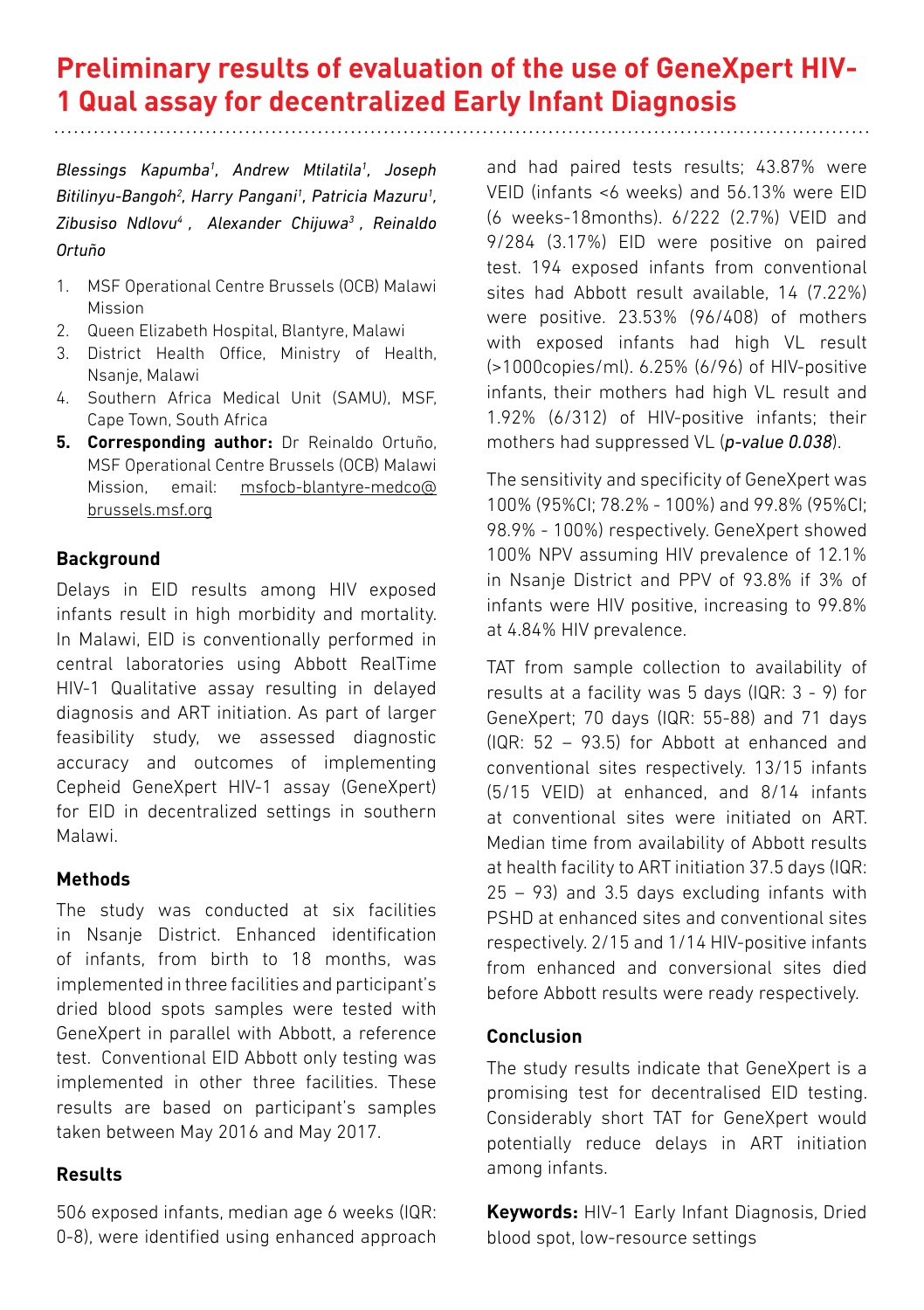# **Audit of the management of patients with advanced HIV infection hospitalized at Kinshasa Kabinda Hospital Centre (KHC), DR Congo**

*Freddy Mangana1 , Rosie Burton²; Gisèle Mucinya1 ; Tony Kalwangila Sequeira1 ; Rebecca Harisson; Ramzia Mouadchirou1*

1. Médecins sans Frontières, Operational Centre Brussels, Kinshasa; ²Médecins sans Frontières, Southern African Medical Unit, Cape Town

# **Background and Rationale**

HIV-related mortality remains high in Africa, particularly in West and Central Africa. The Kabinda Hospital Center in Kinshasa is a 41-bed hospital specializing in the care of HIV patients managed by Médecins Sans Frontières. Intrahospital mortality was 28% in 2016, with an occupancy rate of 90%. The average duration of hospitalization is five days and the median rate of CD4 at admission 79 cells/μl. We present here the results of an audit of the management in search of factors on which we could act to reduce mortality.

# **Objective**

Identify modifiable risk factors in the management of patients hospitalized with KHC.

#### **Method**

Audit of 208 inpatient records from January 1, 2016 to March 31, 2017, selected according to the following criteria: Primary or secondary diagnosis: tuberculosis, PCP, toxoplasmosis, non-tuberculose pneumonia. CD4 count <200 cells / μl.

The data were collected by a CHK clinician in an Excel database and then analyzed with Stata14.0 The diagnostics check was conducted by a team of clinicians responsible for CHK hospital activities based on MSF algorithms and WHO guidelines.

We assessed the frequency of actual diagnoses according to these definitions and compared the clinical status at admission of deceased patients to those discharged alive, as well as the initiation times of treatments and assessments to determine factors associated with death, using logistic regression.